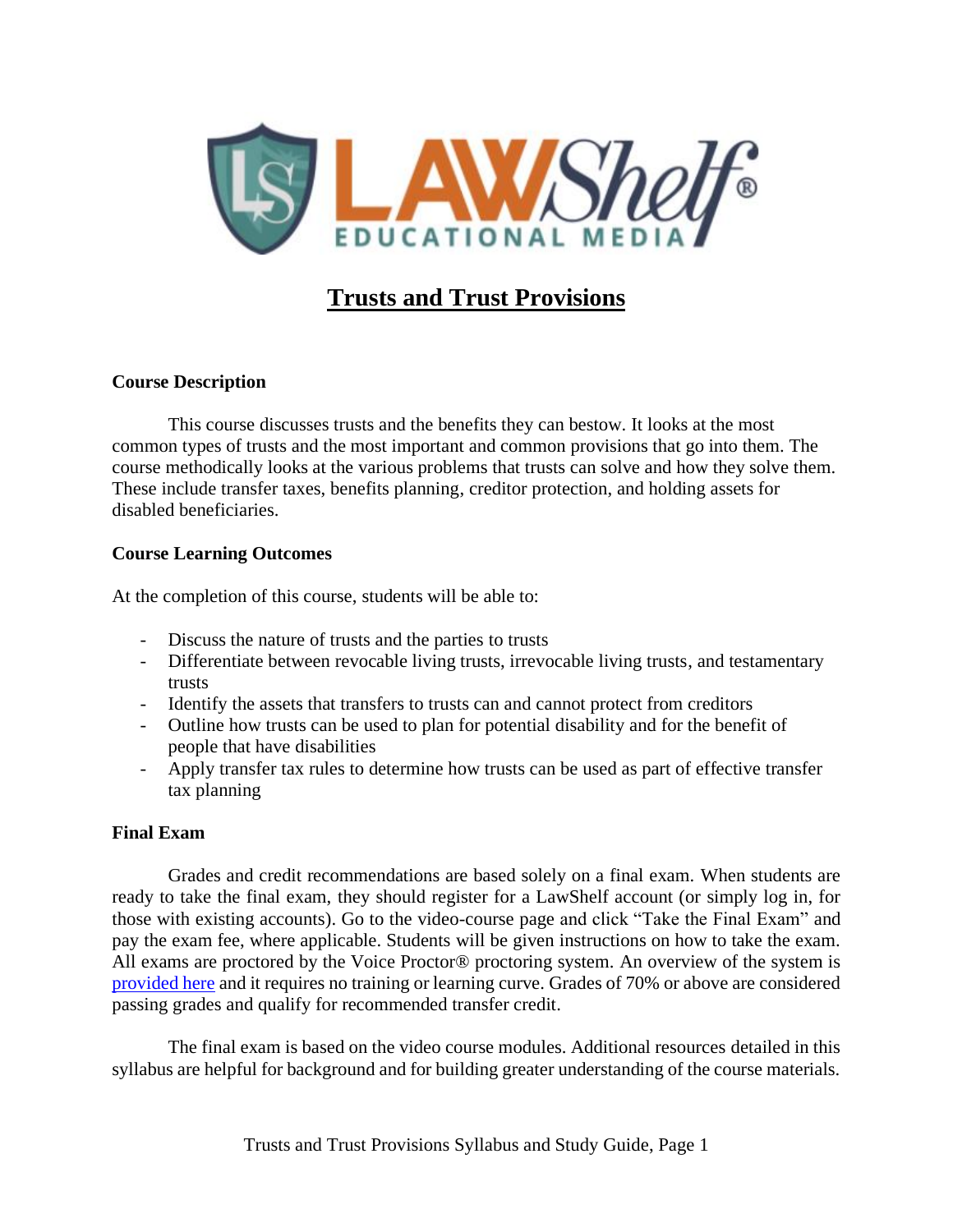Inquiries can be made through the LawShelf Contact form on our website by clicking the "email us" button that appears at the bottom of most LawShelf pages. Transcripts can be ordered via Parchment, as detailed on our website.

#### **Case Studies**

Many LawShelf video courses include case studies. These do not necessarily teach new material but are meant to demonstrate how the materials covered in the course are applied by various courts. Concepts covered in the case studies are covered on the final exam; so watching the case studies is necessary before taking the exam. However, it is unnecessary to memorize the facts and details of the cases covered in these case studies.

#### **Self-Quizzes**

Video-course modules and case studies feature self-quizzes that consist of practice questions on the materials covered in the videos. These questions are presented for the benefit of the student and are important to review before taking the final exam because they are similar in style and substance to the questions on the final exam. These quizzes are not graded or monitored and there is no record of how students answer these questions. Students may answer these questions as many times as they like and are encouraged to keep re-taking the quizzes until they have mastered all the questions.

### **Study Guide**

#### **Introductory Videos**

These videos provide background to help students better understand the main parts of the course, which are the video-course modules below.

#### **Strategies for Avoiding Probate**

**[https://lawshelf.com/shortvideoscontentview/estate-planning-and-elder-law-strategies-for](https://lawshelf.com/shortvideoscontentview/estate-planning-and-elder-law-strategies-for-avoiding-probate)[avoiding-probate](https://lawshelf.com/shortvideoscontentview/estate-planning-and-elder-law-strategies-for-avoiding-probate)**

**Protection of Creditors: The Rules of Fraudulent Conveyances [https://lawshelf.com/shortvideoscontentview/protection-of-creditors-the-rules-of](https://lawshelf.com/shortvideoscontentview/protection-of-creditors-the-rules-of-fraudulent-conveyances/)[fraudulent-conveyances/](https://lawshelf.com/shortvideoscontentview/protection-of-creditors-the-rules-of-fraudulent-conveyances/)**

**Medicaid – A Primer <https://lawshelf.com/shortvideoscontentview/medicaid-a-primer/>**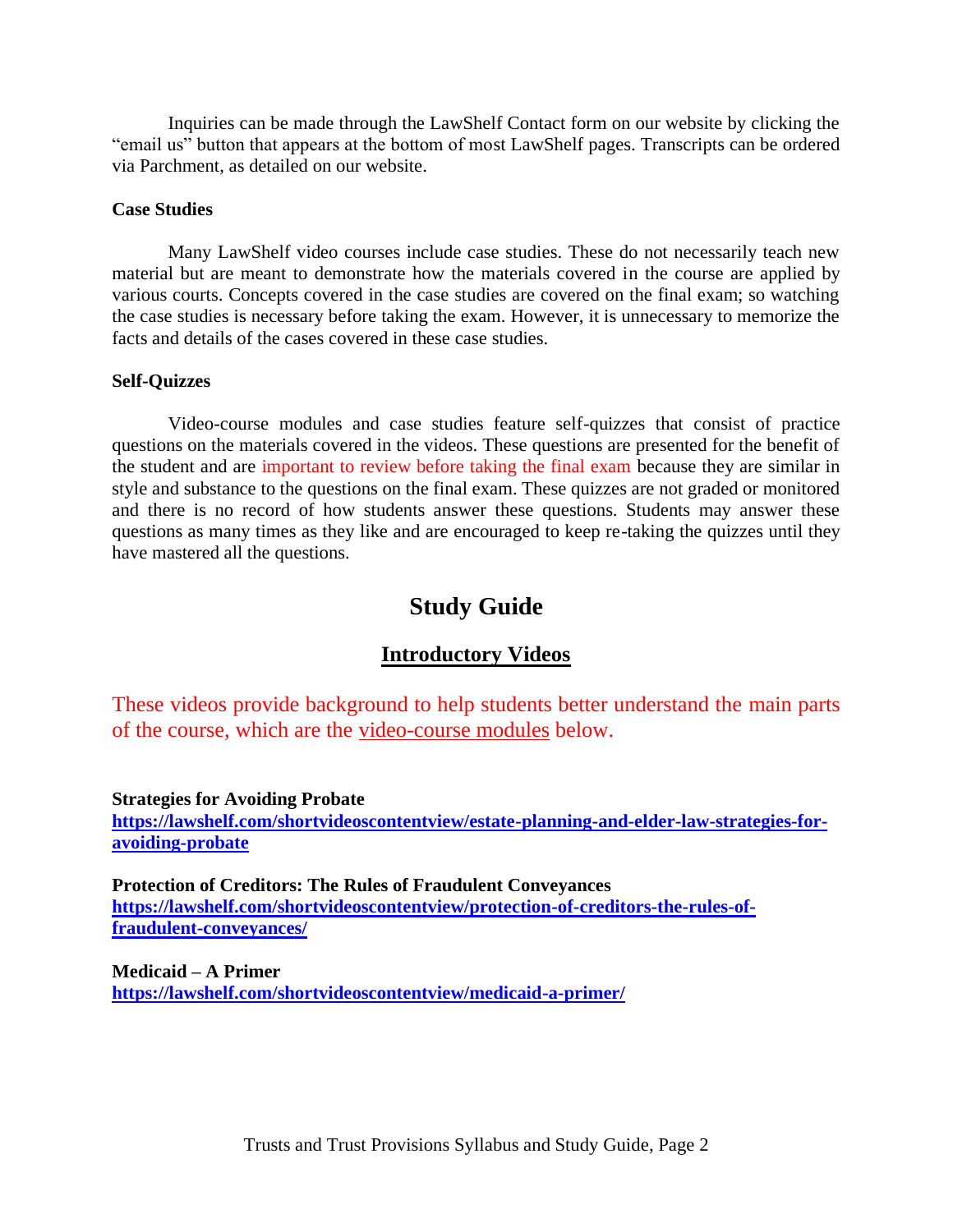## **Courseware Readings**

These courseware readings provide background to help students better understand the main parts of the course, which are the video-course modules below.

**Read the following sections of "Foundations of Law" courseware:**

**<https://lawshelf.com/coursewareview>**

**The following chapters under Wills Trusts & Estates:**

**Private Trust Creation, Modification and Termination**

- **Elements and Limits on Creation and Duration of Interests**
- **Prohibited Trust Purposes**
- **Methods of Trust Creation**
- **Contract Law Considerations**
- **Trusts and the Statute of Wills—Creation of Testamentary Trusts**
- **Types of Trusts**
- **Power to Revoke, Modify or Terminate Trusts**

## **Video Course Modules**

These videos constitute the <u>main part of the course</u> and are they sources of the questions on the final exam.

### **Trusts and Trust Provisions Course Overview**

<https://lawshelf.com/videocoursescontentview/trusts>

**Introduction to Trusts - Module 1 of 6**

**<https://lawshelf.com/videocoursesmoduleview/trusts-and-trust-provisions-module-1>**

**Explanations of Common Trust Provisions and Goals - Module 2 of 6 <https://lawshelf.com/videocoursesmoduleview/trusts-and-trust-provisions-module-2>**

**Creditor Protection Aspects of Trusts and Trust Devices - Module 3 of 6 [https://lawshelf.com/videocoursesmoduleview/credit-protection-aspects-of-trusts-and-trust](https://lawshelf.com/videocoursesmoduleview/credit-protection-aspects-of-trusts-and-trust-devices-module-3-of-6)[devices-module-3-of-6](https://lawshelf.com/videocoursesmoduleview/credit-protection-aspects-of-trusts-and-trust-devices-module-3-of-6)**

**Using Trusts for Medicaid and Benefits Planning- Module 4 of 6 [https://lawshelf.com/videocoursesmoduleview/using-trusts-for-medicaid-and-benefits](https://lawshelf.com/videocoursesmoduleview/using-trusts-for-medicaid-and-benefits-planning-module-4-of-6)[planning-module-4-of-6](https://lawshelf.com/videocoursesmoduleview/using-trusts-for-medicaid-and-benefits-planning-module-4-of-6)**